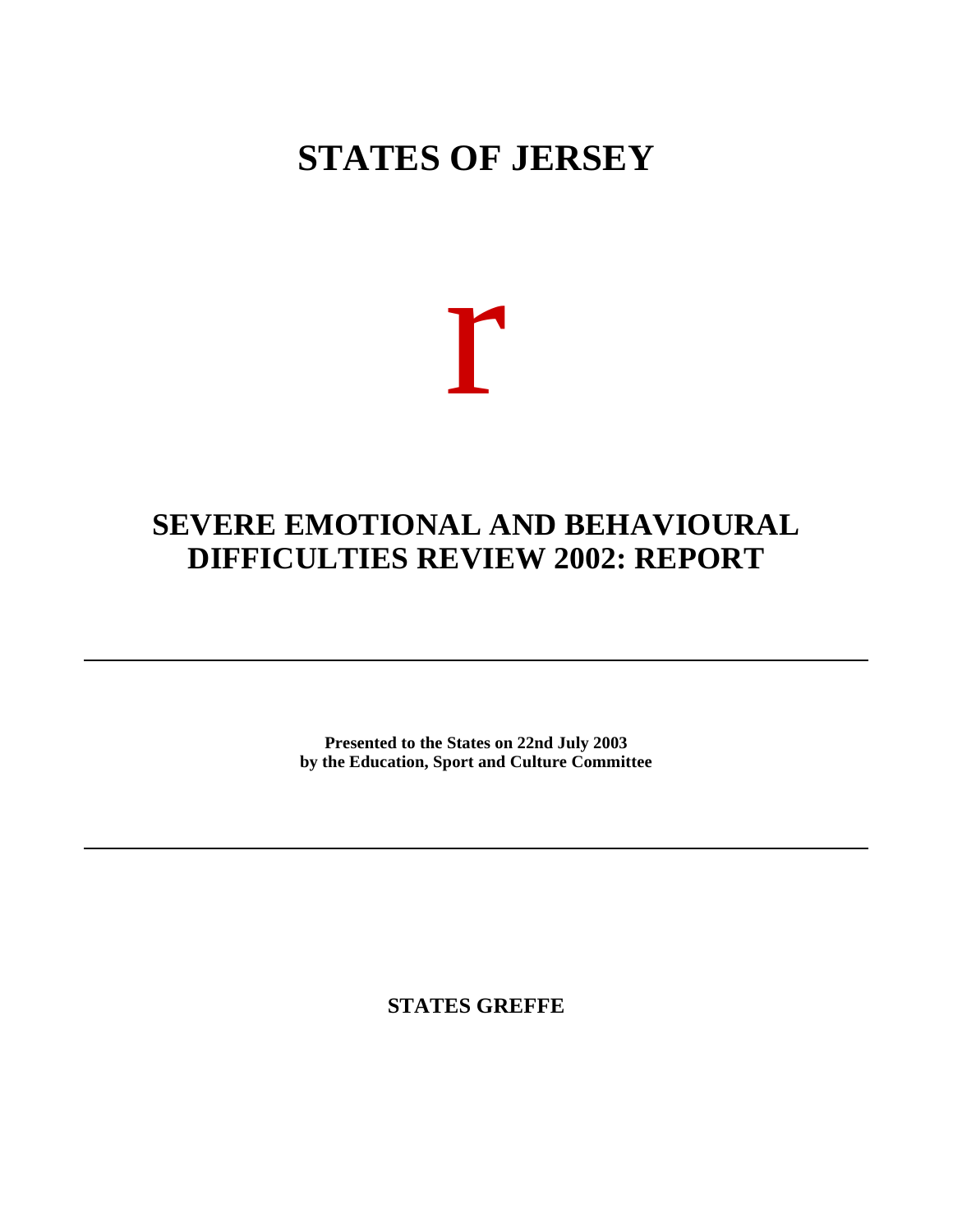#### **INTRODUCTION TO REPORT**

In January 2003, Dr. Kathie Bull presented the outcomes of the *"Review of the Principles, Practices and Provision for Children and Young People with Emotional and Behavioural Difficulties and Disorders in the Island of Jersey"* to the Education, Sport and Culture; Health and Social Services and Home Affairs Committees. The report confirmed the need for radical change in the way in which services to meet the needs of children with severe emotional and behavioural difficulties are configured and delivered. Following the publication of the report, the committees authorised the establishment of inter-departmental action groups which have been working with Dr. Bull to prepare options for the consideration of the 3 committees to give effect to the recommendations contained in the report.

Significant progress has been made by these groups and it is anticipated that the resulting Strategy for Severe Emotional and Behaviour Difficulties (SEBD) will be presented to the States later this year. This will set out not only plans for the future but also report the decisions which have been taken to date and the actions completed by each of the committees. The purpose of this "interim" report is to offer a summary of the work which Dr. Bull has led towards the development of the strategy.

Although this report is presented in the name of Education, Sport and Culture Committee, it is submitted on behalf of the 3 committees who jointly commissioned Dr. Bulls report and the subsequent work and will take responsibility for giving effect to the resulting strategy to improve services.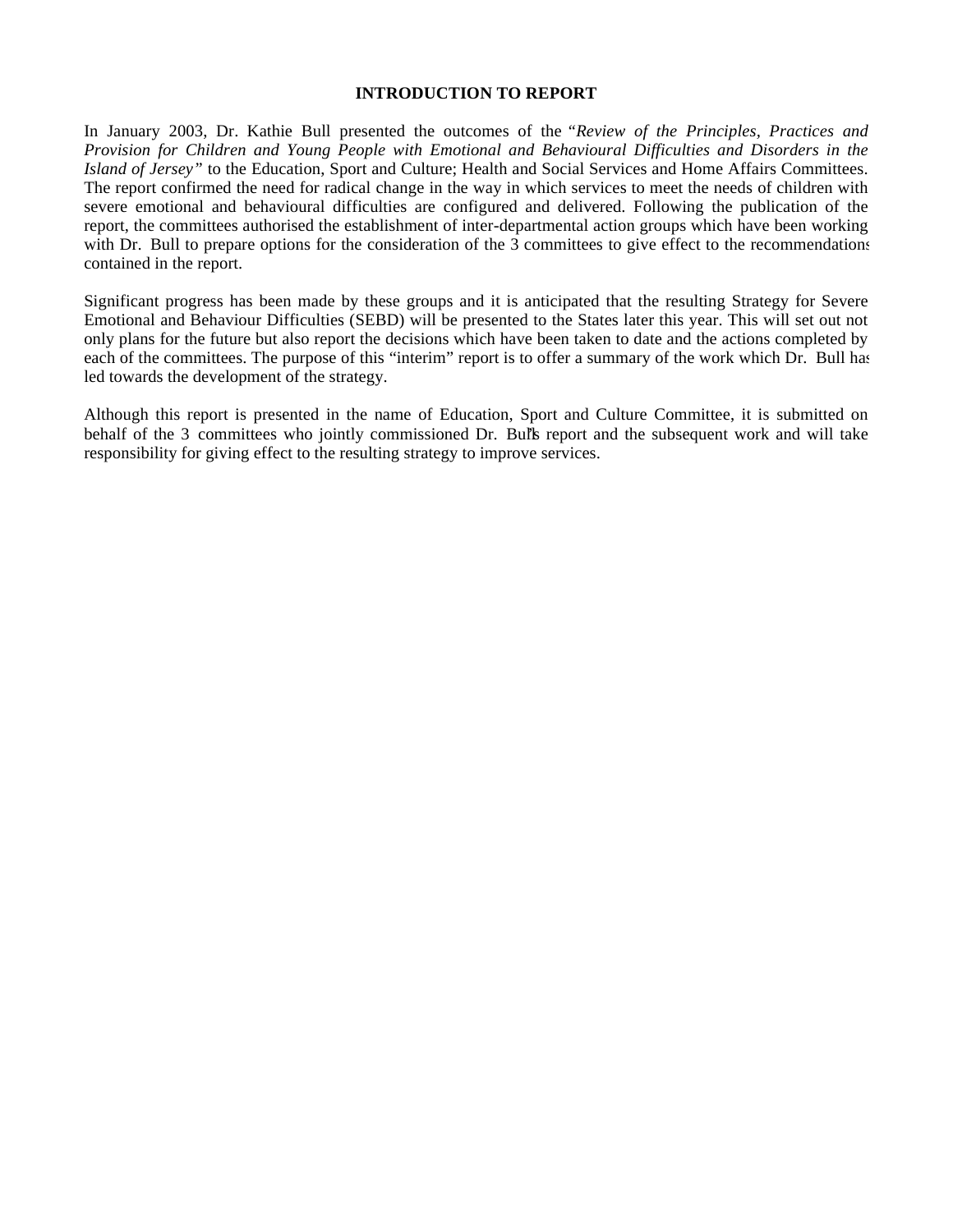#### **REPORT ON THE SEVERE EMOTIONAL AND BEHAVIOURAL DIFFICULTIES REVIEW 2002 AND SUBSEQUENT UNDERTAKINGS**

#### **1. Rationale for the Review**

 A Review to assess the impact of provision, practice and protocol as well as quality and quantity of each for children and young people with severe emotional and behavioural difficulties (SEBD) was commissioned by the States Committees with oversight for –

- Education (now Education, Sport and Culture);
- Health and Social Services: and
- Home Affairs

#### in 2001.

 The work, carried out during the year of 2002, was framed by terms of reference which were laid out under 2 major headings. The first drew together the requirements of each department for designing a coordinated approach to –

#### *"developing, managing and monitoring provision and services for children with serious emotional and behavioural difficulties for consideration and approval by the appropriate Committees of the States".*

 The second, laid out under 5 sub-requirements, described the scope of the exercise and prepared the way for reviewing existing practices and procedures in all services and for all agencies providing for SEBD children which came within the mandate of the 3 Committees. This included the inspection of institutions and provisions responsible for educating, caring for and managing the remand/detention periods for children who came within the scope of the review.

#### **2. Outcome of the Review Year**

 In December 2002 a report entitled *"Review of the Principles, Practices and Provision for Children and Young People with Emotional and Behavioural Difficulties and Disorders in the Island of Jersey"* was presented to the 3 Committees. The recommendations were set out under a series of headings. Many were inter-related and mutually supportive, aimed at and affecting positive and co-operative change in relation to children in need, including those with SEBD, and what was provided for them.

#### **2.1 In summary, those recommendations relating to Strategic Planning were –**

- to establish a Children's Executive which would assume overall responsibility for, and oversight of, all matters relating to children with SEBD;
- to introduce the concept of "Corporate Parenting" whereby the States assumes responsibility for ensuring support for children with SEBD;
- to prepare a jointly commissioned Partnership Plan Agreement which would lay out the parameters and funding for joint working;
- to devise a Strategic Plan within which the implementation programme for change would be described and programmed;
- to appoint a Director of Services to oversee specialist provision and providers for those children deemed SEBD;
- to agree, set out and implement a Behaviour Management Programme, the sole purpose of which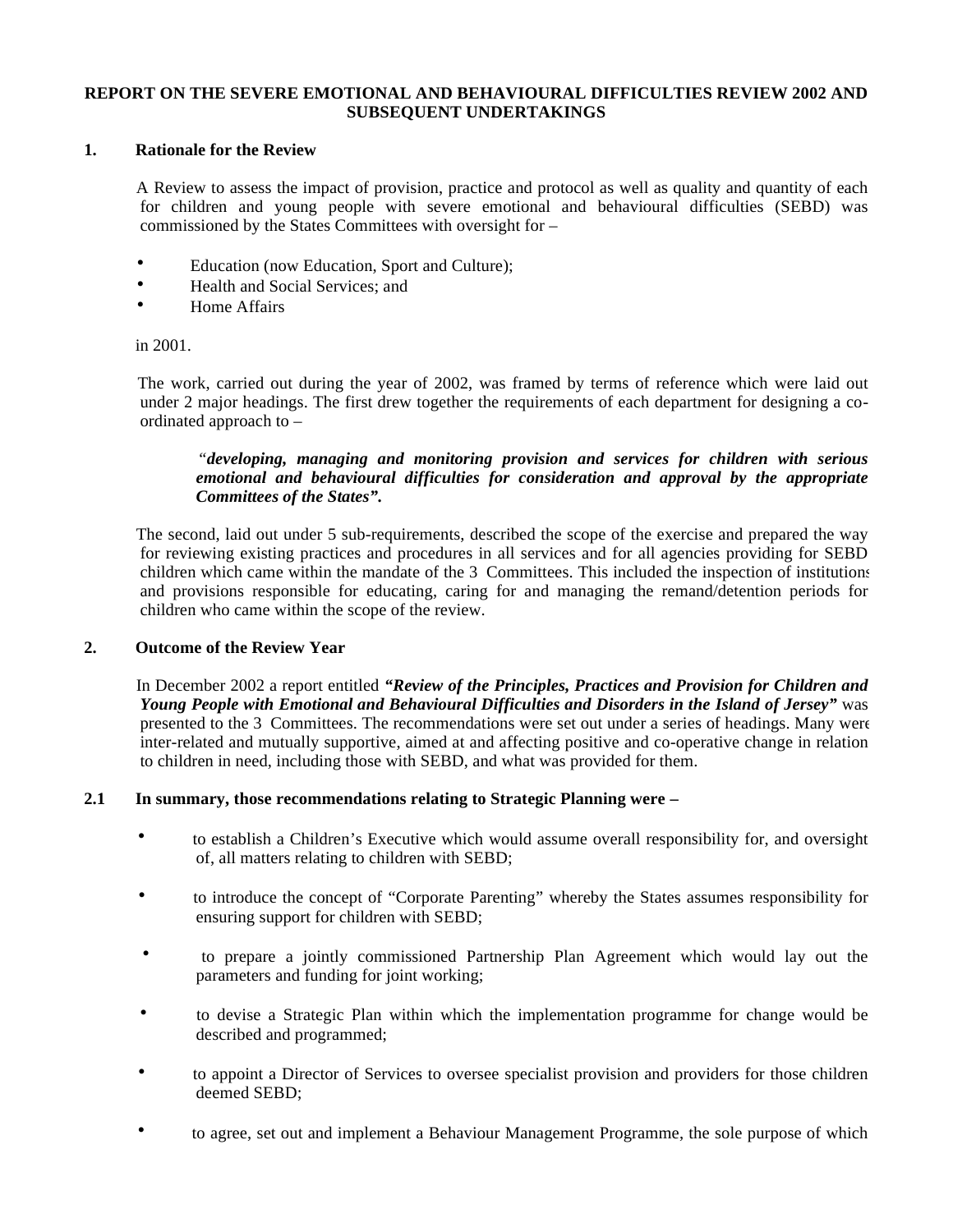would be to coalesce and provide both sound specialist and generic provisions for SEBD;

 • to prepare and develop policies which support the education, care, management and treatment of children with SEBD, the impact of which can be regularly monitored.

#### **2.2 Those recommendations relating to youth remand and offending cycles were –**

- to close, within one year, the remand facility for school aged children and to design and open a new facility which was fit for purpose in the light of the review findings;
- to establish a "Tariff of Offending Behaviour" to be used to guide disposals which are more readily "fit for purpose" and would be linked with the new outlets described in the Review Report;
- to review, in the light of any new protocols, procedures, practices and provisions, the role and functions of both the Parish Hall Enquiry System and the States Police in relation to children under 18 years;
- to mobilise a small specialist group of Probation Officers who would be seconded to the proposed new Youth Action Team;
- to assess the status and disposal of young people under 18 years to the Young Offenders Institution and to improve, as a matter of urgency, the system for "imprisoning" young women and for providing education for both male and female offenders up to 18 years.

#### **2.3 Those recommendations relating to Health and Social Services were –**

- to consider the status of Children's Services within the Health and Social Services Department;
- to clarify the role of Children's Service in relation to young offenders;
- to assess the suitability of all staff who manage SEBD cases/care programmes/procedures;
- to review the purpose and function of children's homes and the adolescent centre;
- to establish a professional foster parenting programme;
- to re-designate Child and Family Service as a Child and Adolescent Mental Health Service (CAMHS).

#### **2.4 Those recommendations relating to Education were –**

- to provide opportunities for non fee paying secondary schools to deploy EBD specialist staff so as to promote improved services and to adopt a range of procedures including electronic registration;
- to re-model the secondary EBD school as a resource centre placing pupils under service level agreements to ensure sharper focussed provision;
- to disaggregate some of the costs of the Educational Psychology Service (EPS) so as to promote the development of more creative and imaginative packages for pupils with significant need;
- to refocus the work of the EPS in the primary school sector;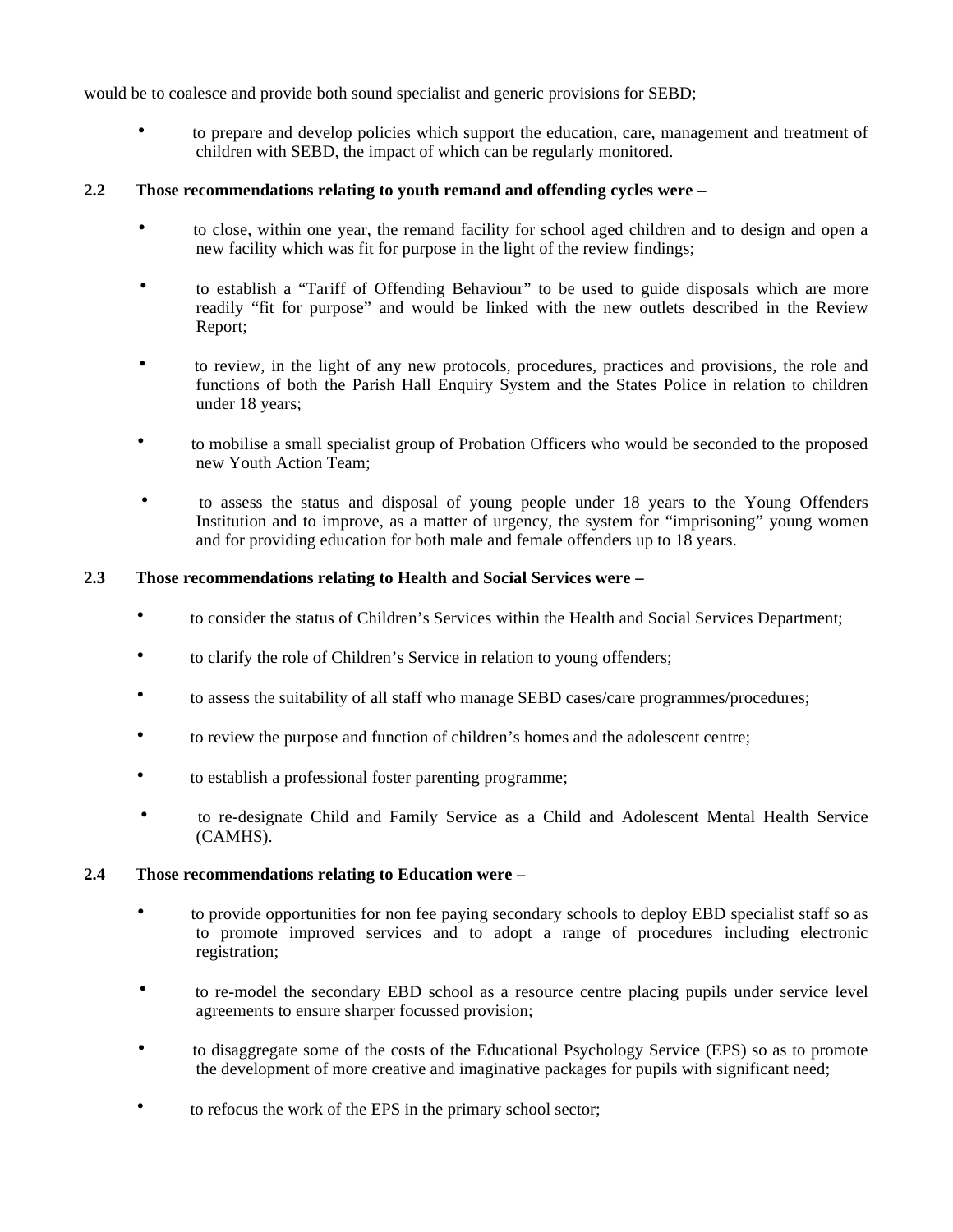- to regularly monitor and report upon the use and effectiveness of delegated funding for pupils with special educational needs;
- to co-locate the primary EBD school to a mainstream site;
- to designate one existing EPS post as a senior psychologist to manage the behaviour packages and programmes within the primary phase;
- to provide specialist behaviour time to primary schools;
- to trial the concept of "A Quiet Place" in 2 primary schools;
- to establish a small specialist team to work with parents whose children fall within the SEBD range;
- to prepare a standard tariff for suspension/exclusion from schools;
- to strengthen and redefine the roles and responsibilities of the Educational Welfare Service.

#### **2.5 Those recommendations relating to new initiatives were –**

- to introduce into the Island the concept of Parenting Orders which are mainly supportive and not punitive in focus;
- to develop a Youth Action Team (YAT) comprised of professionals from across the services/agencies managing children with SEBD;
- to develop Youth Intervention Programmes (YIP) with the aim of diverting children away from anti-social or delinquent behaviours to be managed by YAT;
- to develop an Island-wide Assessment Framework;
- to develop and implement Home School Agreementing in tandem with Parenting Orders and YIP;
- to introduce Looked After Children (LAC) liaison posts and Personal Support Programmes for LAC.

#### **2.6 Those recommendations relating to resourcing were –**

- to review current accommodation and its potential in relation to need as outlined in the Strategic Plan and the Partnership Agreement;
- to assess the capacity and capabilities of all staff working in the SEBD arena in preparation for any new posts, roles and/or responsibilities;
- to ring-fence funding released as a result of any changes to current situations for SEBD growth and development work;
- to develop a new campus for the education, care, treatment and management of children with SEBD;
- to devise inspection/audit schedules in order to monitor, evaluate and report upon the effectiveness of new and re-vamped existing provision.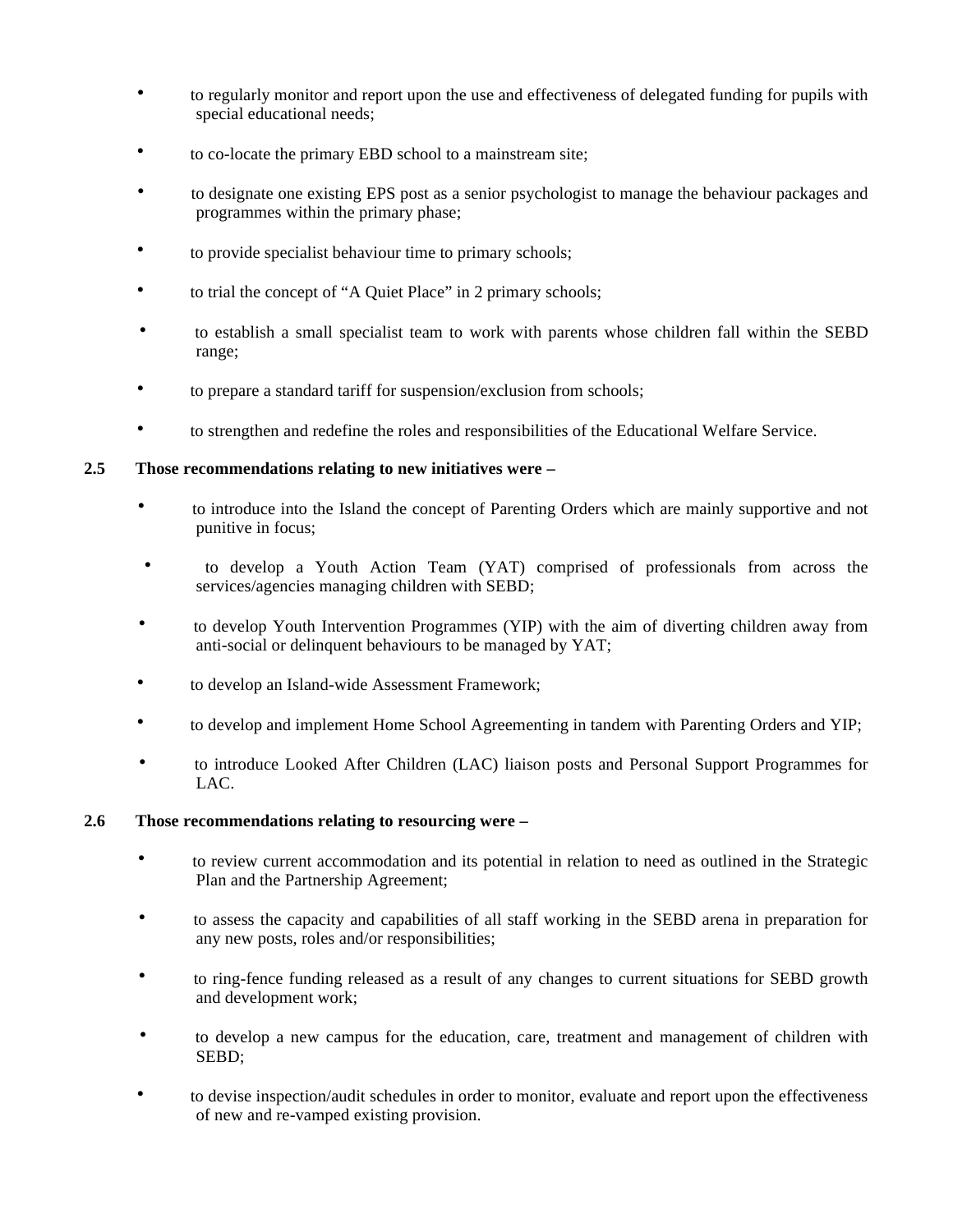#### **3. Plans for Implementation**

 The 3 Committees received the Report in January 2003. Prior to this period, however, it had been agreed that the scope of the review would be extended so as to open up opportunities for debating the recommendations as described. The second stage was to run from January 2003 to June 2003, the purpose given as –

#### *"to clothe the recommendations described in the Review Report 2002setting out options for change under each".*

 It was essential to employ a methodology which could not be seen as suspect as the original reviewer was to manage the process. Hence, action groups were established which comprised professionals from the commissioning departments. Each Action Group looked at a particular recommendation and set out the options for implementation and the rationale for action identifying the advantages and disadvantages of each option.

 At the conclusion of this process, separate scrutiny groups, again comprising professionals from across agencies, commented upon the work of the action groups and moderated the outcomes. In general terms the options set out ranged from the maintenance of the status quo to more radical approaches.

There were 14 Action Groups which met, in total, on 51 occasions; 8 specialist action groups who too matters further and debated in great detail various contentious matters; 7 scrutiny groups; and 15 separate written, submissions and representations. Forty-six representatives from CAMHS, ESC, HSS, States Police, Probation and After Care, Prison Service, Magistrate and Home Affairs were involved with the work.

#### **4. Outcome of Action Group Work**

The outcomes of Action Group deliberations were summarised in 3 volumes. Abridged versions have also been prepared. In addition, there are 4 draft Audit Tools available as well as the secondary headteachers' bidding proformas setting out funding requests for their improvement programmes.

The 3 volumes relate to the recommendations consumed within the original report-

| <b>Volume One covers Recommendations</b>   | $17.1.1 - 17.1.8$  |
|--------------------------------------------|--------------------|
| <b>Volume Two covers Recommendations</b>   | $17.2.1 - 17.2.19$ |
| <b>Volume Three covers Recommendations</b> | $17.3.1 - 17.6.1$  |

The 3 Committees have already ratified and endorsed the –

- **establishment of a Children's Executive;**
- **appointment of a Director of Services.**

Chief Officers have also considered the options in Volumes  $1 - 3$  and presented their views on the options to the Presidents of the 3 Committees. There are a number of issues to be resolved but it is anticipated that following the series of workshop meetings to be held on 24th July 2003, the way forward will be agreed.

 Already one extremely productive meeting has taken place between the Presidents of the Commissioning Committees, their Chief Officers, Dr. Bull and the facilitator who will lead workshops. The discussion enabled all present to debate the advantages and disadvantages of those recommendations which were the most contentious, namely –

 • the establishment of an actual or 'virtual' campus for caring for, educating, securing and treating young people whose needs are deep-seated;